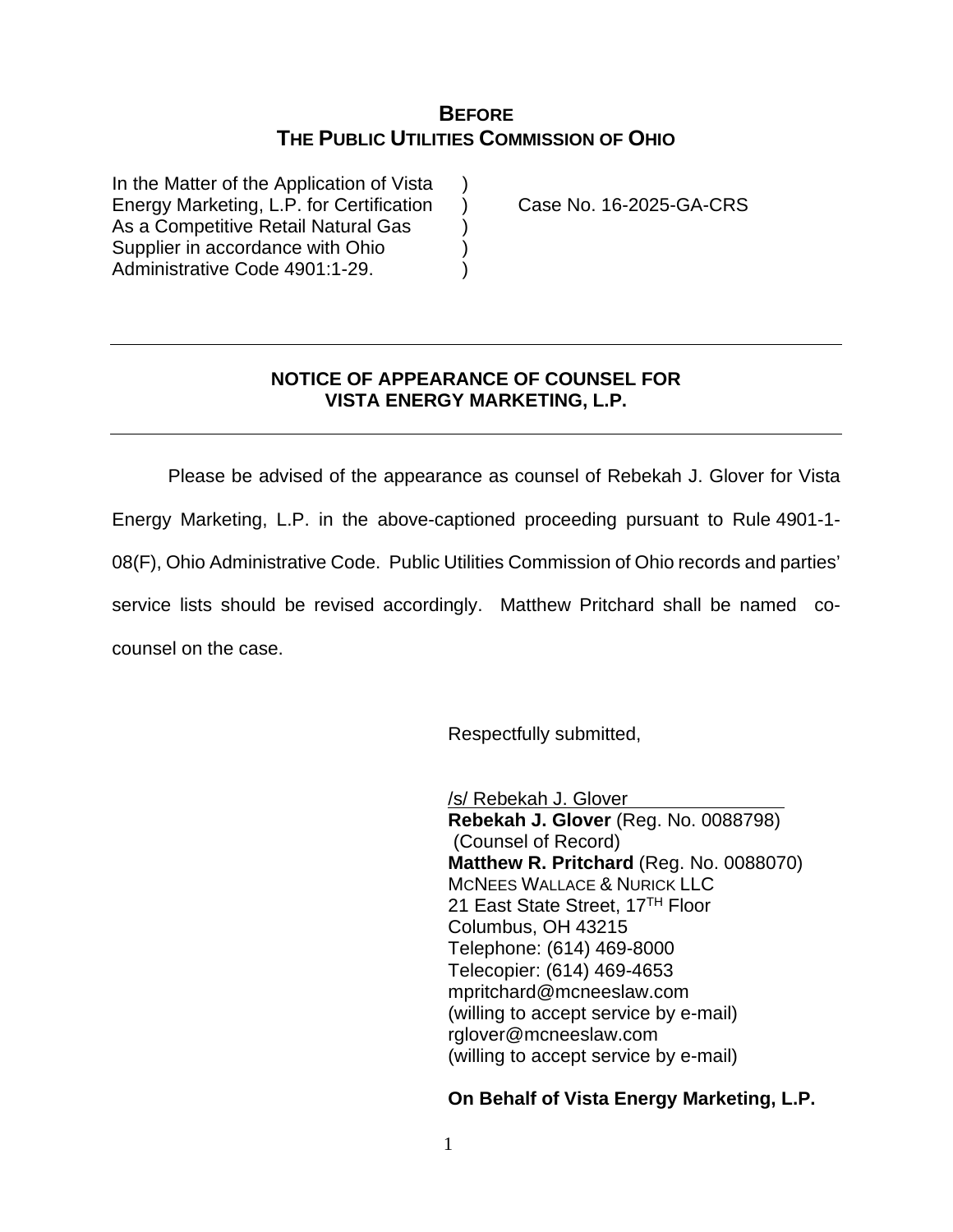## **CERTIFICATE OF SERVICE**

In accordance with Rule 4901-1-05, Ohio Administrative Code, the Commission's e-filing system will electronically serve notice of the filing of this document upon the following parties. In addition, I hereby certify that a service copy of the foregoing *Notice of Appearance of Counsel* was sent by, or on behalf of, the undersigned counsel for Vista Energy Marketing, L.P. to the following parties of record this 21st day of October 2020, *via* electronic transmission.

> */s/ Rebekah J. Glover*  Rebekah J. Glover

[John.Jones@ohioattorneygeneral.gov](mailto:John.Jones@ohioattorneygeneral.gov)